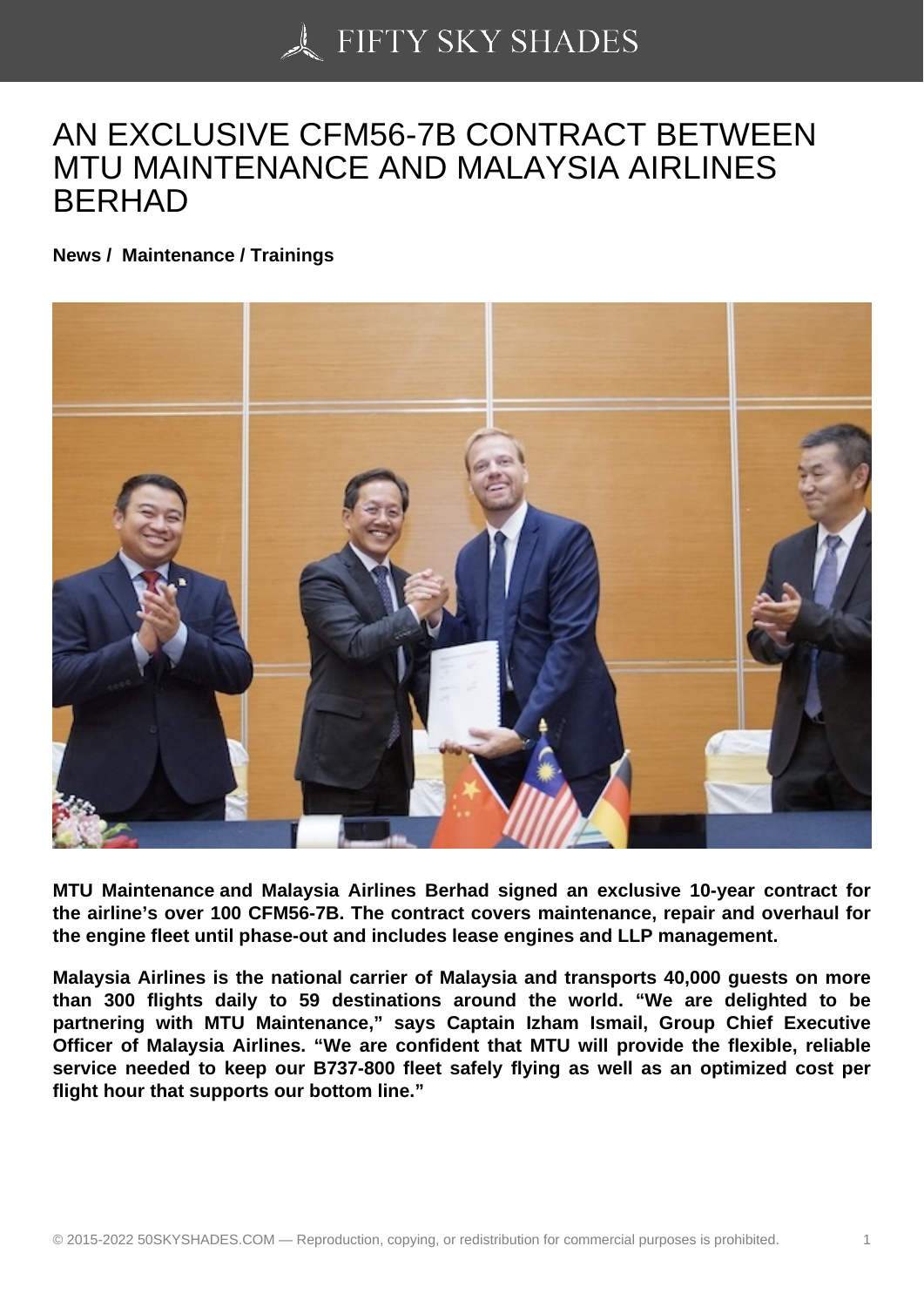

"This is the largest CFM56-7B contract signed by MTU Maintenance to date," adds Michael Schreyögg, Chief Program Officer, MTU Aero Engines. "MTU is proud to be supporting Malaysia Airlines with our exceptional and intelligent solutions as their CFM56-7B engines enter the mature stage of their lifecycle. We look forward to proactively managing Malaysia Airlines' fleet, maximizing engine usage and reducing cost for our partner."

The service offering incorporates MTU Maintenance's PERFORMPlus solution for newer engines, ensuring longer on-wing times through optimized fleet management, engine trend monitoring, onsite services and lease support. Further, it also draws on numerous elements of the company's SAVEPlus solution for more mature engines, using smart strategies to minimize cost at end of life. MTU Maintenance Zhuhai will be carrying out these services on behalf of Malaysia Airlines.

MTU Maintenance is the global leader in customized solutions for aero engines. The company is the number one independent service provider for the CFM56-family and is seeing strong and increasing demand for its services. In 2018 alone, over one third of all contract wins were for CFM56 engines. The network operates a tri-location policy for the CFM56 engine family – serving engines in Hannover, Vancouver and Zhuhai.